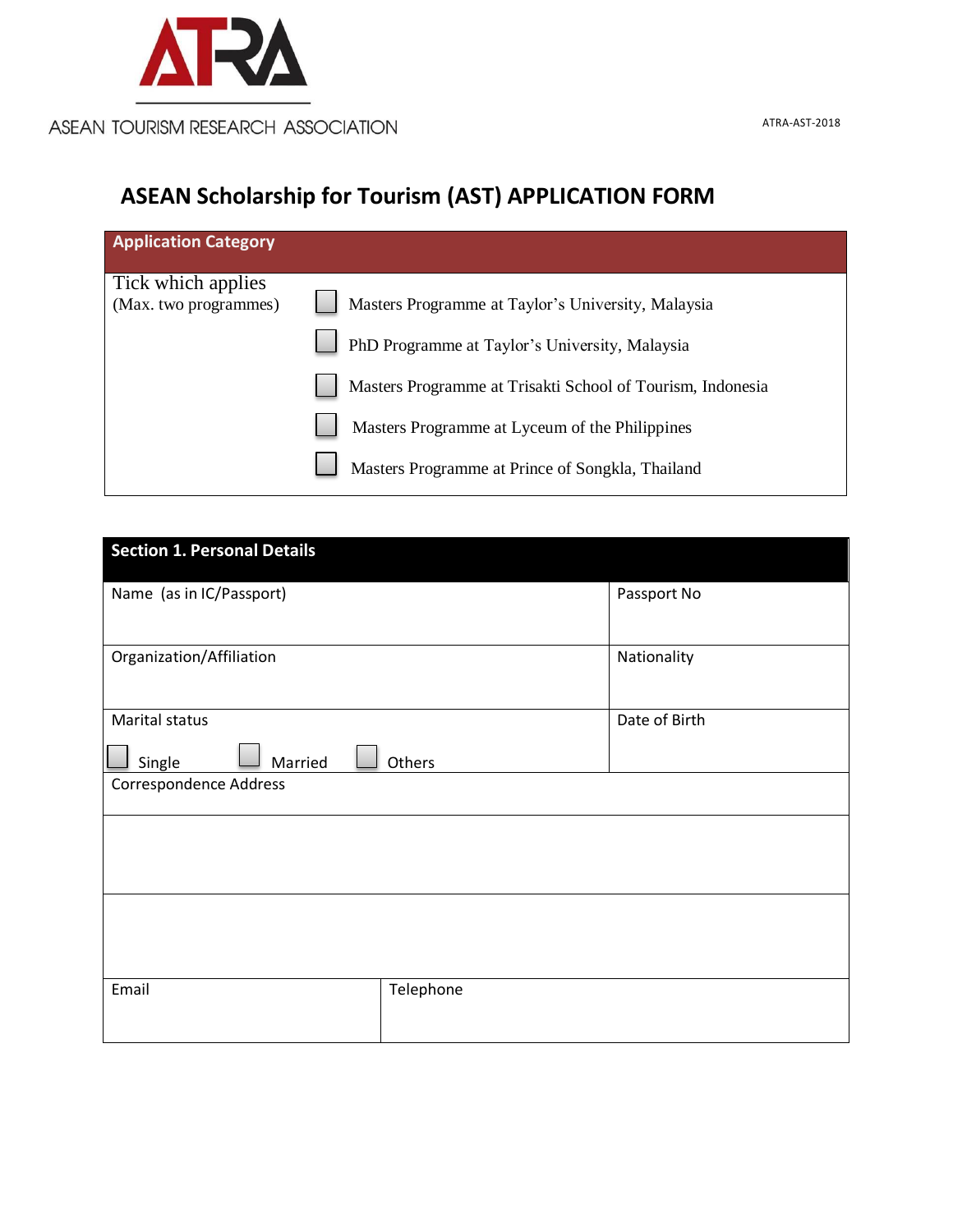## **Section 2. Academic History**

Please attach certified true copies of all transcripts and certificates for post-high/secondary school attained.

| Name of Course | Name of Institution<br>And Country | Course Length (start<br>date and completion<br>date) | Major / Discipline | Class and Grade<br>Awarded |
|----------------|------------------------------------|------------------------------------------------------|--------------------|----------------------------|
|                |                                    |                                                      |                    |                            |
|                |                                    |                                                      |                    |                            |
|                |                                    |                                                      |                    |                            |
|                |                                    |                                                      |                    |                            |

## **Section 3. Academic Achievement**

List down any distinctive academic achievement or scholarships obtained. Attach evidence of achievement as listed below.

### **Section 4. Research Output**

**Section 4.A Research Experience**

Please list down your working experience in a research environment or professional experience that is relevant to your proposed research study. Attach an additional sheet if necessary.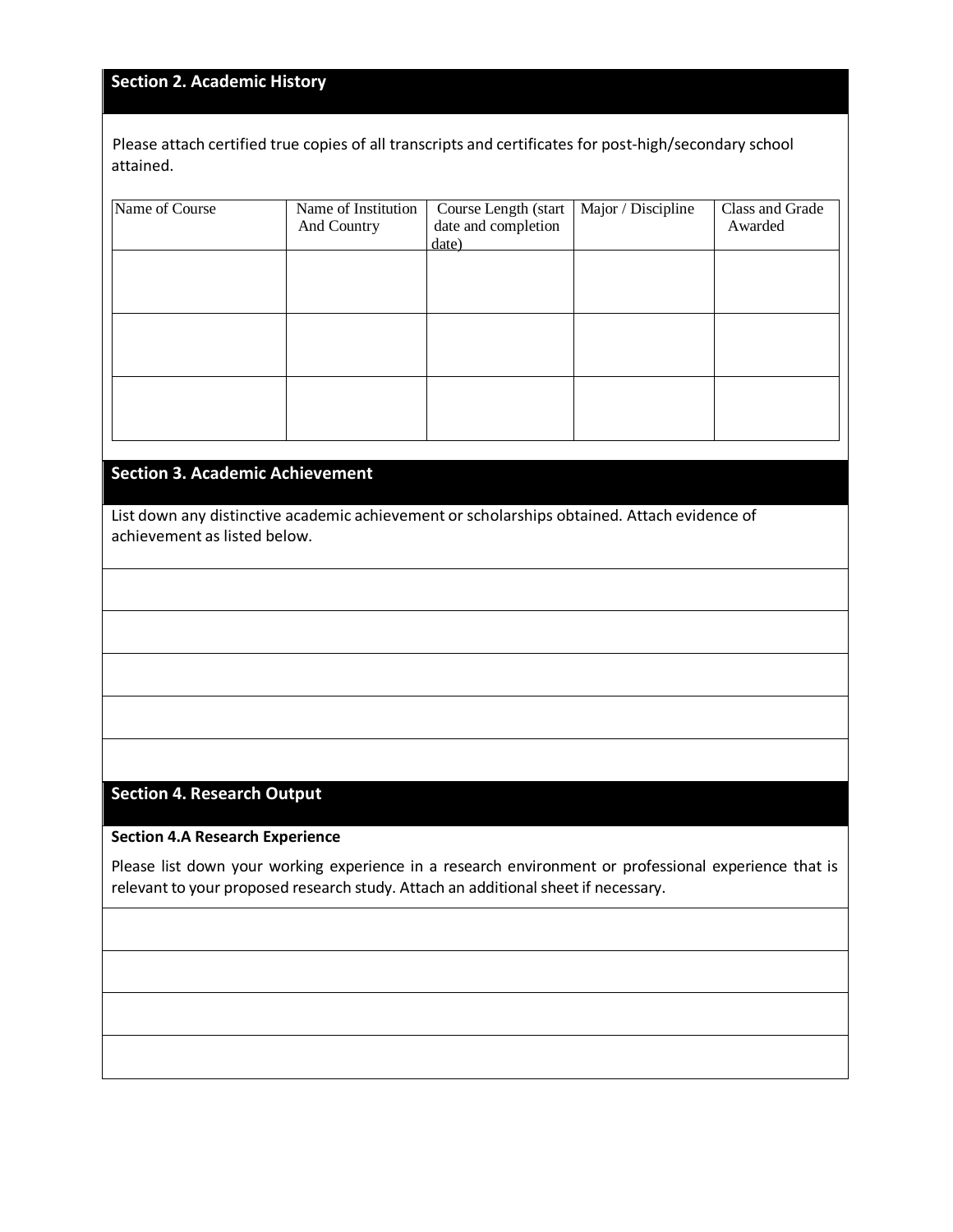#### **Section 4.B Research Publication**

Please provide details and attach the first page of any scholarly publications or output in the relevant research field within the last five years of which you were the author (sole, joint or multi authorship). Attach an additional sheet if necessary.

#### **Section 5. Professional Experience**

Please list down your professional experience in your organization. Attach an additional sheet if necessary. Include the number of hours worked per week. Indicate if it was full-time or part-time.

## **Section 6. Declaration**

I declare that the information provided by me as part of this application is correct and complete. Furthermore, I also declare that I did not apply or accept any other financial grant or assistance from any other source or sources throughout the programme period for which I am applying for financial assistance in this application. I acknowledge that if any of the information provided is incorrect or falsified, ATRA Board reserves the right to reject the application.

Signature of Applicant

Date

Please return the completed form to:

E-mail: atra.secretariat@gmail.com

ASEAN Tourism Research Association (ATRA) Centre for Research and Innovation in Tourism (CRiT) Block D, Level 2 , Taylor's University No.1, Jalan Taylor's , 47500 Subang Jaya Selangor Darul Ehsan, Malaysia

Tel: (603) 5629 5588